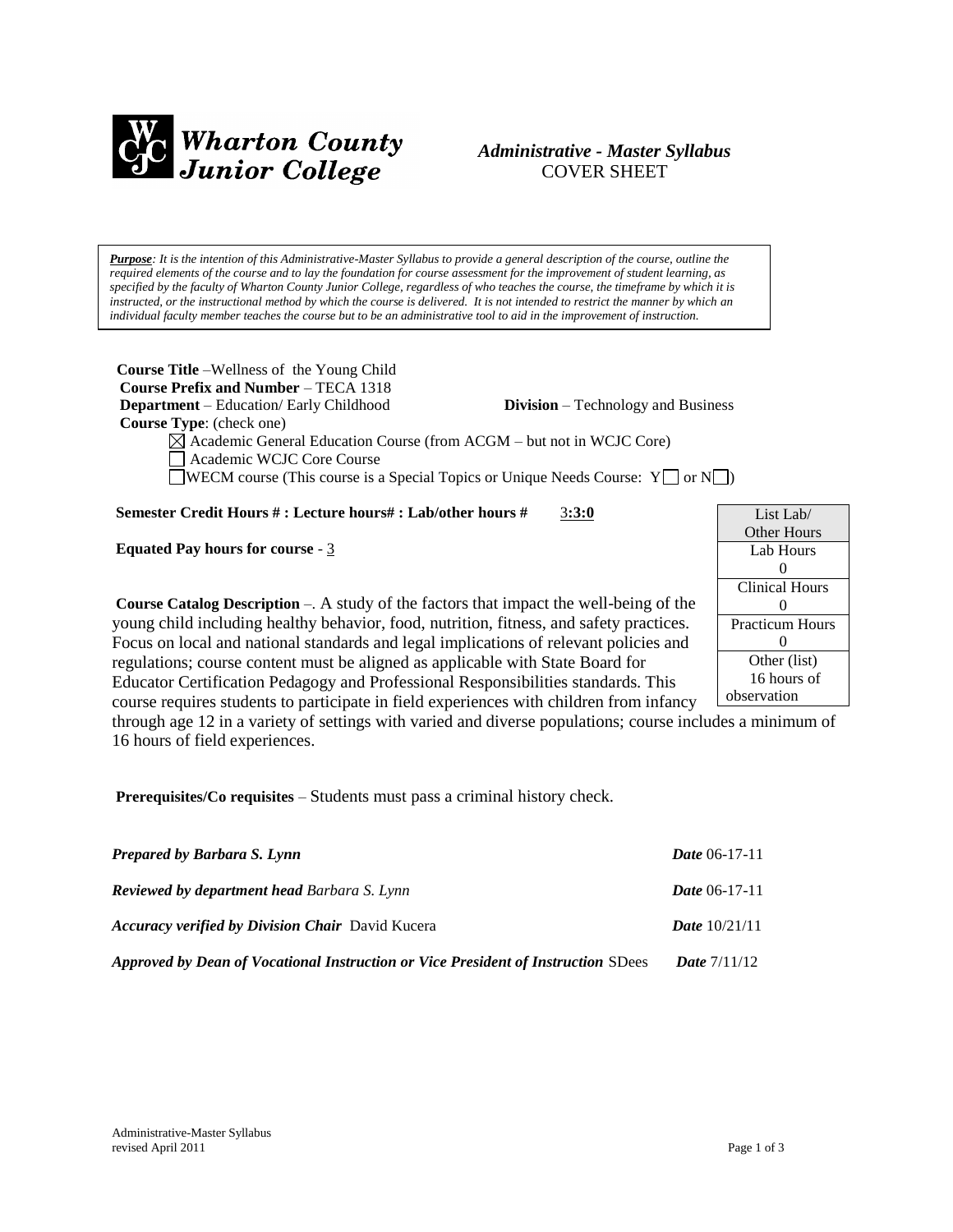

**I. Topical Outline** – Each offering of this course must include the following topics (be sure to include information regarding lab, practicum, clinical or other non-lecture instruction):

1. Nutrition principles relevant to a childcare/school setting. (birth-age 12 years)

 2. How to conduct a nutrition assessment and health assessment of young children in a childcare/school setting up to sixth grade.

 3. How to practice nutrition promotion activities, personal hygiene practices, and safety procedures with a group of children (birth-sixth grade).

4. Regulatory requirements (local, national) for nutrition and safety.

5. Community health problems and universal health precautions.

 6. Environmental hazards and possible implications concerning the health of young children (e.g., lead poisoning, access to prenatal and well-baby care).

 7. How to evaluate the environment in a childcare/school setting regarding health and safety practices (birth-grade 6).

 8. How to identify child abuse and neglect and the actions that a teacher can take in suspected cases.

9. Read and discuss information found in professional literature on health, safety, and nutrition.

 10. Describe local and national standards on the well-being of the child (ages birth-grade 6) as it relates to healthy behavior, food, nutrition, and safety practices.

 11. Describe the relevant policies and regulations at the local, state, and national level and understand the associated legal implications.

In addition to the 48 hours of contact time in class (lecture/class discussions), students will participate in a minimum of 16 hours of observations in programs for children ages birth through 12 years at sites approved by the Department of Education/Early Childhood.

| <b>Course Learning Outcome</b>                                                                                                                                                                                         | <b>Method of Assessment</b>                                                                                                                                                                                                                                                  |
|------------------------------------------------------------------------------------------------------------------------------------------------------------------------------------------------------------------------|------------------------------------------------------------------------------------------------------------------------------------------------------------------------------------------------------------------------------------------------------------------------------|
| Students will apply principles of<br>1.<br>nutrition, health, and safety to the<br>evaluation of programs for children<br>(birth-grade 6) in terms of their<br>effectiveness in promoting wellness.                    | 1.-4. Students will submit a term project of six<br>(6) observations of programs for young<br>children (birth-grade 6). The summaries of<br>the observations will address the<br>appropriateness of the following wellness                                                   |
| Students will apply principles of<br>2.<br>nutrition to making healthy dietary<br>decisions for children (birth-grade 6).                                                                                              | criteria:<br>a. physical and emotional safety offered to<br>children in the program                                                                                                                                                                                          |
| Students will differentiate between<br>$\mathcal{R}$<br>safe and unsafe practices in<br>environments for children (birth-<br>$grade 6$ ).                                                                              | b. nutritional assessment of the menus<br>offered to children in the program<br>c. practices for avoiding children's illnesses<br>being extended by the program.                                                                                                             |
| Students will define communicable<br>4.<br>and non-communicable illnesses and<br>describe ways to prevent illnesses<br>and to manage chronic conditions<br>(such as asthma and diabetes) in<br>children birth-grade 6. | (The observation summaries will be graded by a<br>departmental rubric, with a minimum grade of 70<br><i>indicating mastery.)</i><br>1.-5. Three tests and any other tests or quizzes<br>deemed appropriate by the instructor. (Grade<br>of 70 or more indicates mastery) The |

## **II. Course Learning Outcomes**